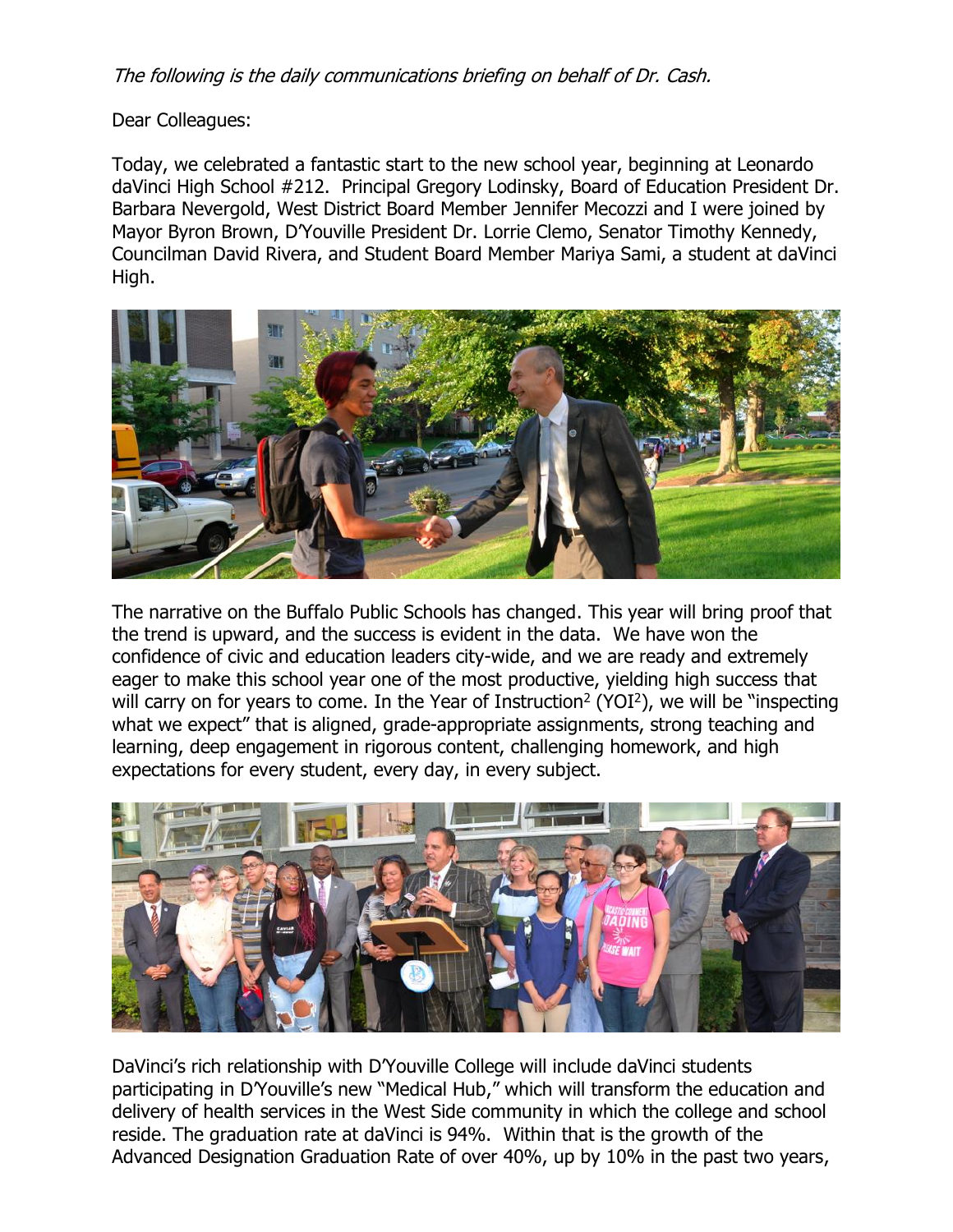with 69 students taking 119 college courses, representing 293 credit hours. These courses include adjunct Allied Health inspired courses such as Perspectives on Professions, Competencies in Electronic Health Records, Macroeconomics and Social Problems.



Student Board Member and daVinci senior Mariya Sami

Next, Board President Nevergold, Vice President of Executive Affairs Sharon Belton-Cottman and I visited Principal Parette Walker at the Arthur O. Eve School of Distinction #61. A Gifted and Talented (GT) program will begin for select students in grades K and 1 with a GT specialist. Based on the School-wide Enrichment Model, all students will participate in exploratory GT activities throughout the year.



Teacher Sarah Malczewski, who is setting up her GT room for tomorrow's Kindergarten arrivals, points out the type of activities students will be engaged in, including coding and robotics building. Much to the credit of Principal Walker and her staff, school #61 is an example of how building aculture and mindset of excellence can influence the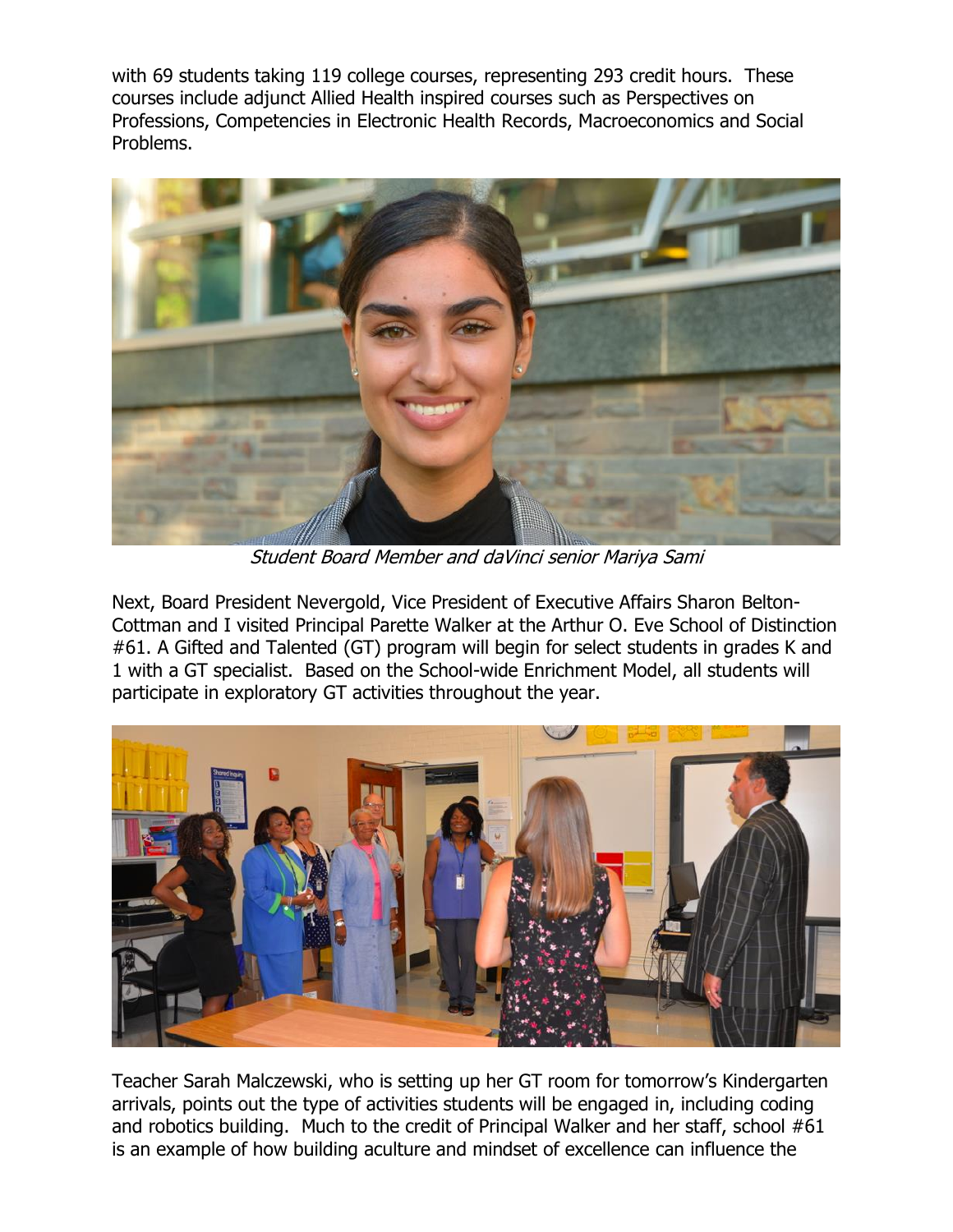success of all children. The state data on this "little school that can" is embargoed for now, but you will soon see the effect of mindset on student growth at #61 that can and will be another district-wide model for student success. Music and the arts, with plenty of push-in artists, field trips, and hands-on learning also play a big role at School #61. The correlation between overall achievement at #61 and a balanced blend of arts and academics reflects solid education practice.



Next, we visited Middle Early College High (MECH) #335 with Principal Susan Doyle, and Research Lab for Bioinformatics and Life Sciences #366 with Principal Angela Cullen on the Lewis J. Bennett Campus, joined by Councilman Rasheed Wyatt. When we arrived, MECH seniors were waiting for their Buffalo State shuttle to attend today's classes they began last week. Opened in Fall of 2003, Sue Doyle was the founding principal who saw her students reach a 93% graduation rate in August of 2017. Partnering with Buffalo State College and SUNY Erie Community College, students earn an average of 40-50 college credits by graduation. Students attending SUNY Erie Community College have the opportunity to earn an AA degree within five years. Known nationally as a lead Early College in graduating the most African American males since its inception, with an attendance rate well over 90%. The students are responsible and treat their relative autonomy with respect, making them college immersed and ready for their post-secondary options.

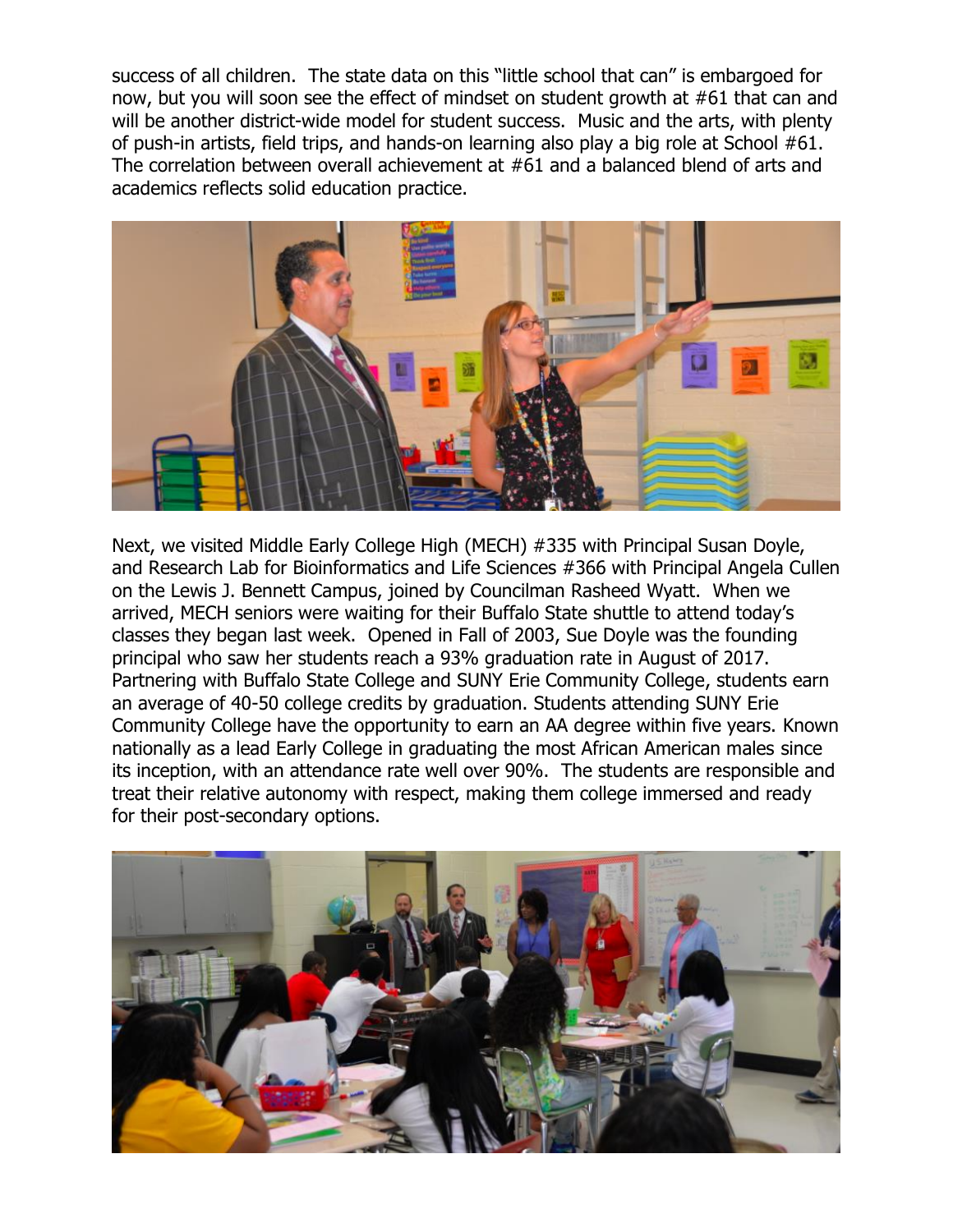Principal Angela Cullen, is now in the 3rd year of the New Innovative High School, Research Lab for Bioinformatics and Life Sciences #366. The school's recently outfitted "Collaboration Space" is every high school students dream, with the ability to work with other students in a laboratory environment through project and problem based learning experiences—a pedagogical practice that all of the Research Lab teachers have been trained in. This approach includes the presentation of an applied problem to a group of students who engage in discussion over several sessions, and this room will be utilized during these experiences, which is the same approach used in most medical and engineering schools.



In partnership with the University at Buffalo, Research Lab students receive science enrichment opportunities facilitated by UB graduate students, using the same lab equipment that is used by professionals on the BNMC. There are five (5) new science courses, with curriculum written specifically by Research Lab teachers in partnership with UB: Scientific Methods, Scientific Nomenclature, Genetics, Bioinformatics, and Bioethics. All 10th grade students will be taking AP Computer Science this year; next year this will expand to offer AP English Literature and Composition, AP Environmental, and AP US History.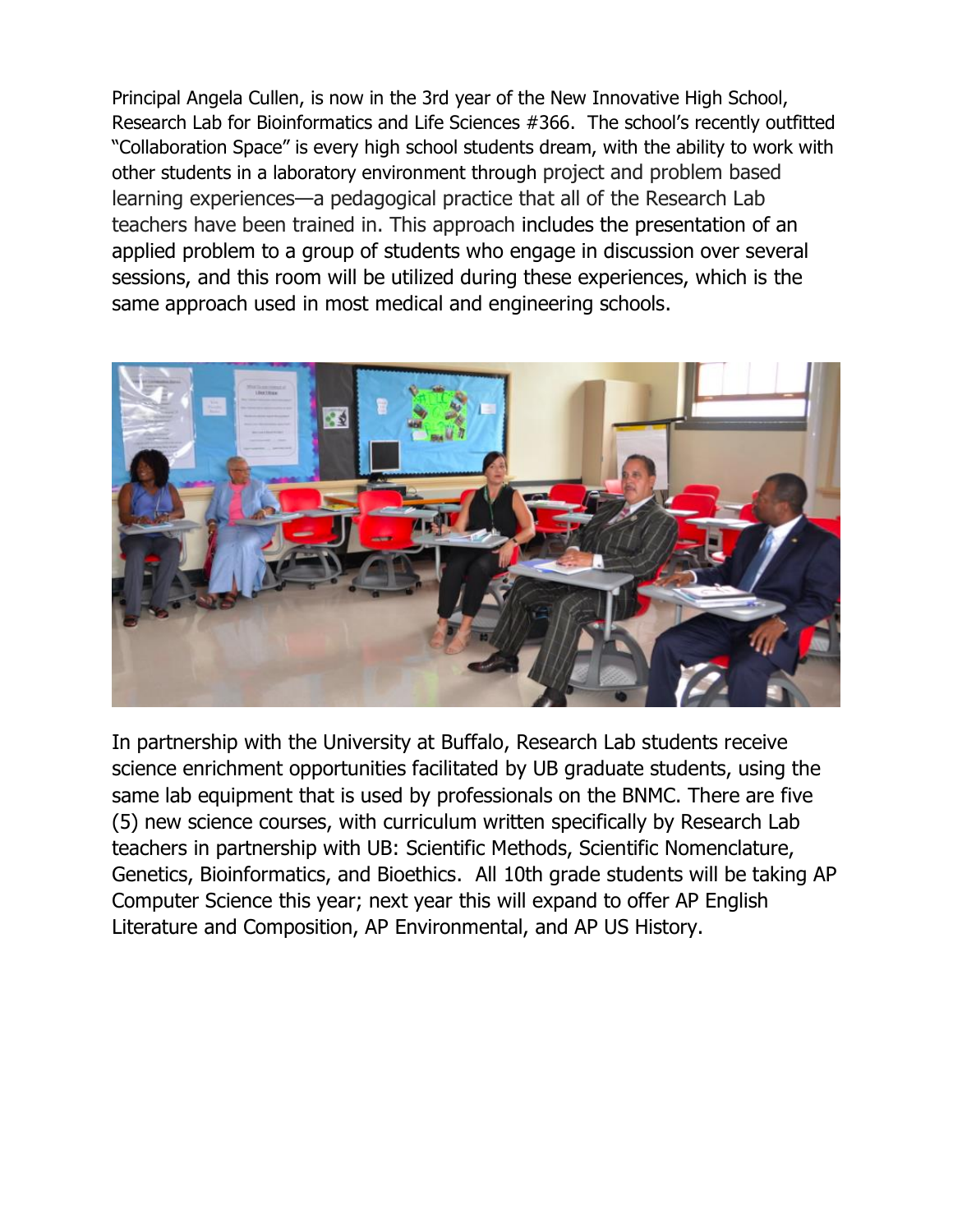

The Collaboratorium

North Park Community School #50 Principal Carla Graves began her morning at 5:00 a.m., on WGRZ and Spectrum News' morning shows, doing live shots and telling the story of how she and her staff have been very busy during the summer to assist in transitioning the first floor from a Middle School into a primary school, housing grades Pre-Kindergarten and Kindergarten. She was joined in welcoming her students by Senator Chris Jacobs and his wife, Martina.



The colorful Kindergarten classrooms have flexible seating rooms, which allow students to sit on furniture through choice, based on studies that have shown that physical comfort lends itself to higher achievement. With mindset as a guide, teachers have begun training so all students at School #50 will have Gifted & Talented teaching infused into their curriculum. Parents and community members have become familiarized with the school through Saturday Academies, the North Buffalo Farmers Market (hosted at #50), Movie on The Lawn Night, and a recent Buffalo Philharmonic performance on the lawn. Principal Graves' team is working to keep the momentum while building community, kindness, and involved, independent learners. The school